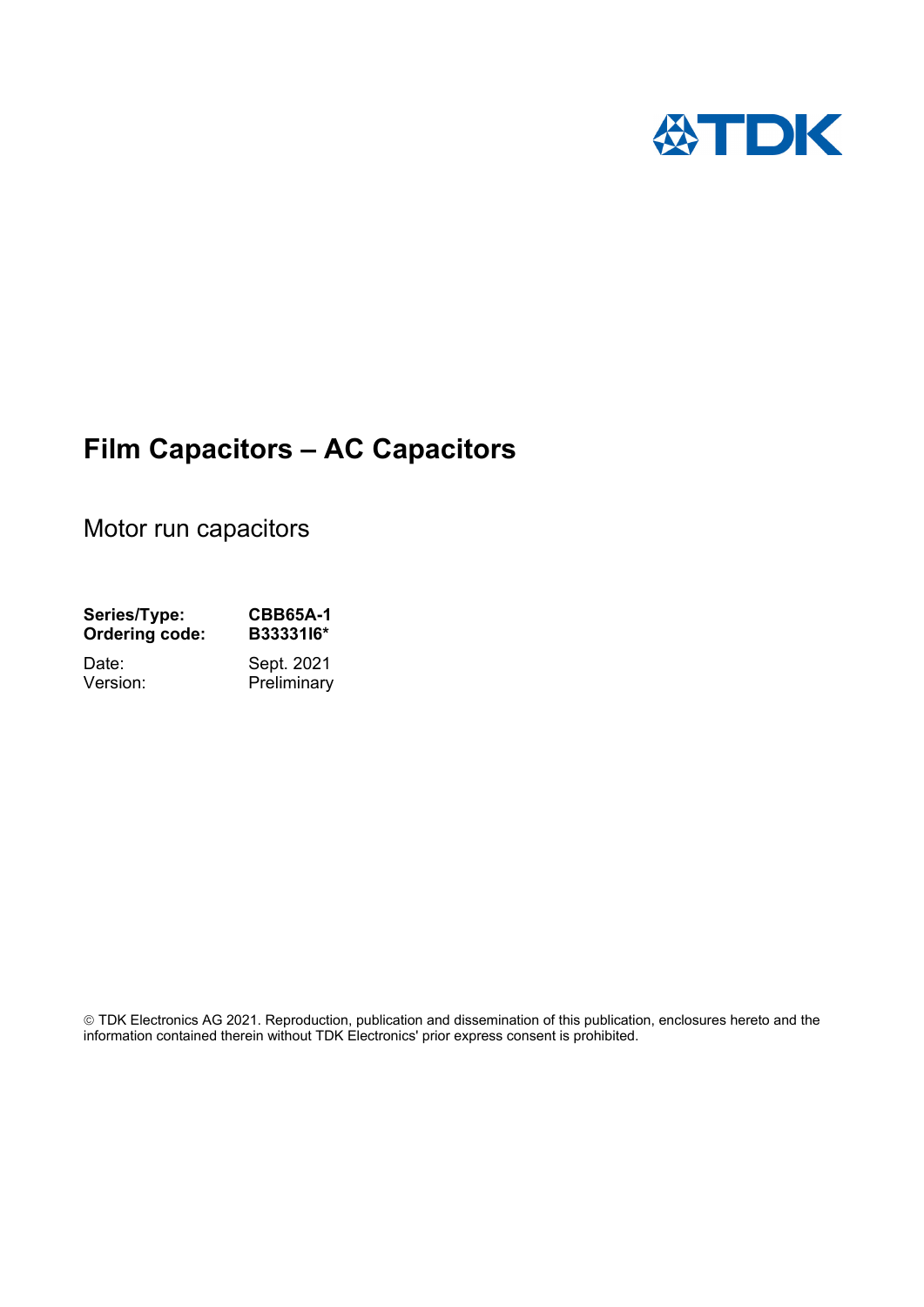## **Film Capacitors – AC Capacitors B33331I6\* B33331I6\***

### **Motor run capacitors CBB65A-1 CBB65A-1**

**Preliminary data** 

### **Constructions**

- $\blacksquare$  Metallized polypropylene film
- **Aluminum can and top**
- **Filling material: Resinol**

### **Features**

- Self-healing properties
- **Low dissipation factor**
- **Deverpressure disconnection safety device**
- S2 safety class as per IEC 60252-1:2010/AMD1:2013
- $\blacksquare$  High insulation resistance
- EN 60335-1 (Ed 6, 2020) compliance

### **Application**

For general sine wave application, mainly as motor run

### **Terminals**

■ 2+2 fast-on terminals 6.3 x 0.8mm # 250 style, other on request

### **Mounting parts (optional)**

■ Threaded stud at bottom of can (M8) as option

### **Technical data and specifications**

| Reference standards                           | DIN EN 60252-1:2014-07; EN 60252-1:2011 +<br>A1:2013; IEC 60252-1:2010/AMD1:2013<br>UL 810 (Ed6, 2019) |
|-----------------------------------------------|--------------------------------------------------------------------------------------------------------|
| Safety class to IEC 60252-1:2010/AMD1:2013    | S2                                                                                                     |
| Life expectancy to IEC 60252-1:2010/AMD1:2013 | 450 V: 10000 h (Class B)                                                                               |
| UL 810 (Ed6, 2019)                            | Approved component                                                                                     |
| Rated capacitance $C_R$                       | See table ordering code, page 5                                                                        |
| Tolerance Tx                                  | $± 5%$ , other tolerance on request                                                                    |
| Rated voltage $V_{\rm rms}$                   | 450 V AC, others on request                                                                            |
| Rated frequency $f_R$                         | 50/60 Hz                                                                                               |





# **ATDK**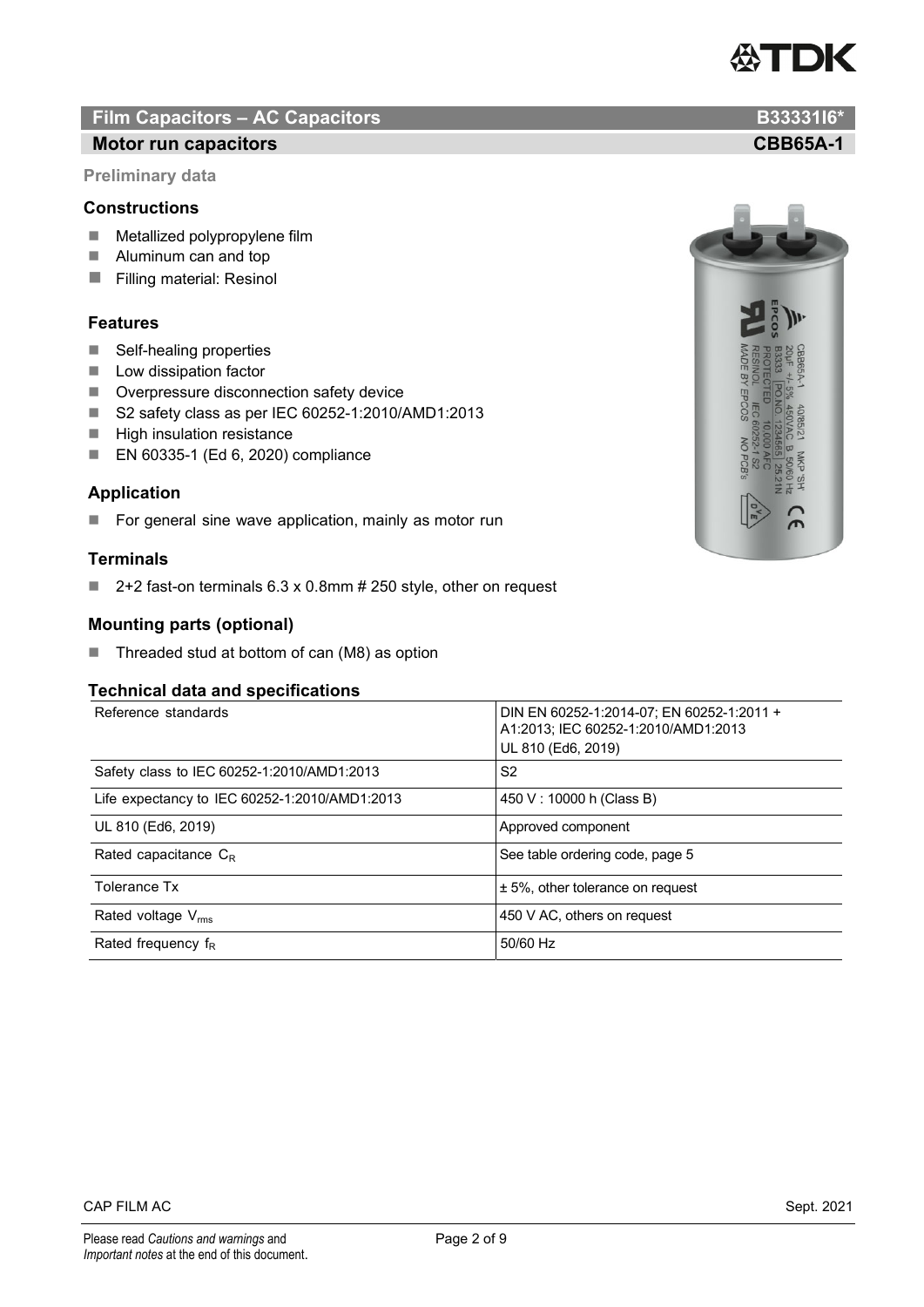

### **Film Capacitors – AC Capacitors B33331I6\***

#### **Motor run capacitors CBB65A-1 CBB65A-1**

**Preliminary data** 

| <b>Test data</b>                                                                                                      |                                      |  |  |  |  |  |
|-----------------------------------------------------------------------------------------------------------------------|--------------------------------------|--|--|--|--|--|
| AC test voltage terminal to terminal $V_{TT}$                                                                         | $2.0 \cdot V_R$ , 2 s (routine test) |  |  |  |  |  |
| AC test voltage terminal to can $V_{TC}$                                                                              | $3000$ V AC, 2 s (routine test)      |  |  |  |  |  |
| Insulation resistance $R_{ins}$ or time constant at 20 °C.<br>rel. Humidity $\leq 65\%$ (minimum as-delivered values) | 10000 s                              |  |  |  |  |  |
| Dissipation factor tan $\delta$ at 20 °C                                                                              | ≤ 7 x 10 <sup>-3</sup> (1 kHz)       |  |  |  |  |  |
| Maximum rate of voltage rise $dV/dt_{max}$                                                                            | 10 V/ $\mu$ s                        |  |  |  |  |  |
| Climatic data                                                                                                         |                                      |  |  |  |  |  |
| Climatic category                                                                                                     | 40/85/21 to IEC 60068-1 (2013)       |  |  |  |  |  |
| Lower category $T_{min}$                                                                                              | $-40^\circ$ C                        |  |  |  |  |  |
| Upper category T <sub>max</sub>                                                                                       | $+85^\circ$ C                        |  |  |  |  |  |
| Damp heat test $t_{test}$                                                                                             | 21 days                              |  |  |  |  |  |
| Mechanical and thermal properties of terminal insulator material                                                      |                                      |  |  |  |  |  |

Terminal insulation plastic material

- UL 94 (Ed6, 2013) compatible
- Compliance to Glow wire test as per IEC60335-1 (Ed6, 2020)

| <b>Compatibility to RoHS</b>              |                                                                       |  |  |
|-------------------------------------------|-----------------------------------------------------------------------|--|--|
| Compliance to directive 2011/65/EU        | <b>RoHS</b>                                                           |  |  |
| Approvals: See table for approved ratings |                                                                       |  |  |
| <b>UL File: E238746</b>                   | Approved component 10,000 AFC                                         |  |  |
| <b>Certificate no: 40052996</b>           | Approved from 1 µF to 20 µF, 450 V AC, 85 °C:<br>10000 h<br>(Class B) |  |  |
|                                           | Compliance to LV directive 2014/35/EU                                 |  |  |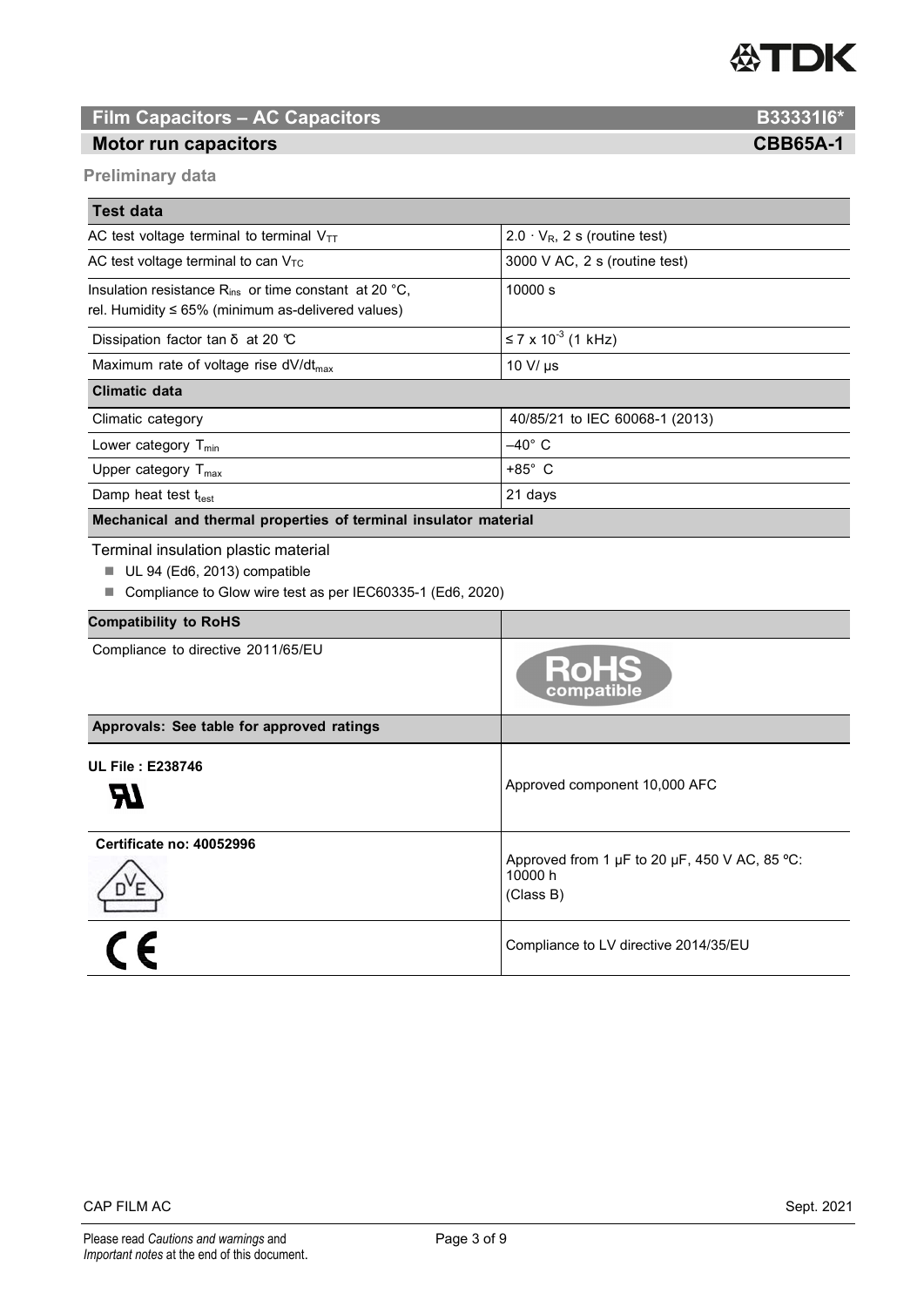

**Film Capacitors – AC Capacitors B33331I6\* B33331I6\*** 

### **Motor run capacitors CBB65A-1 CBB65A-1**

#### **Preliminary data**

#### **Dimensional drawings**







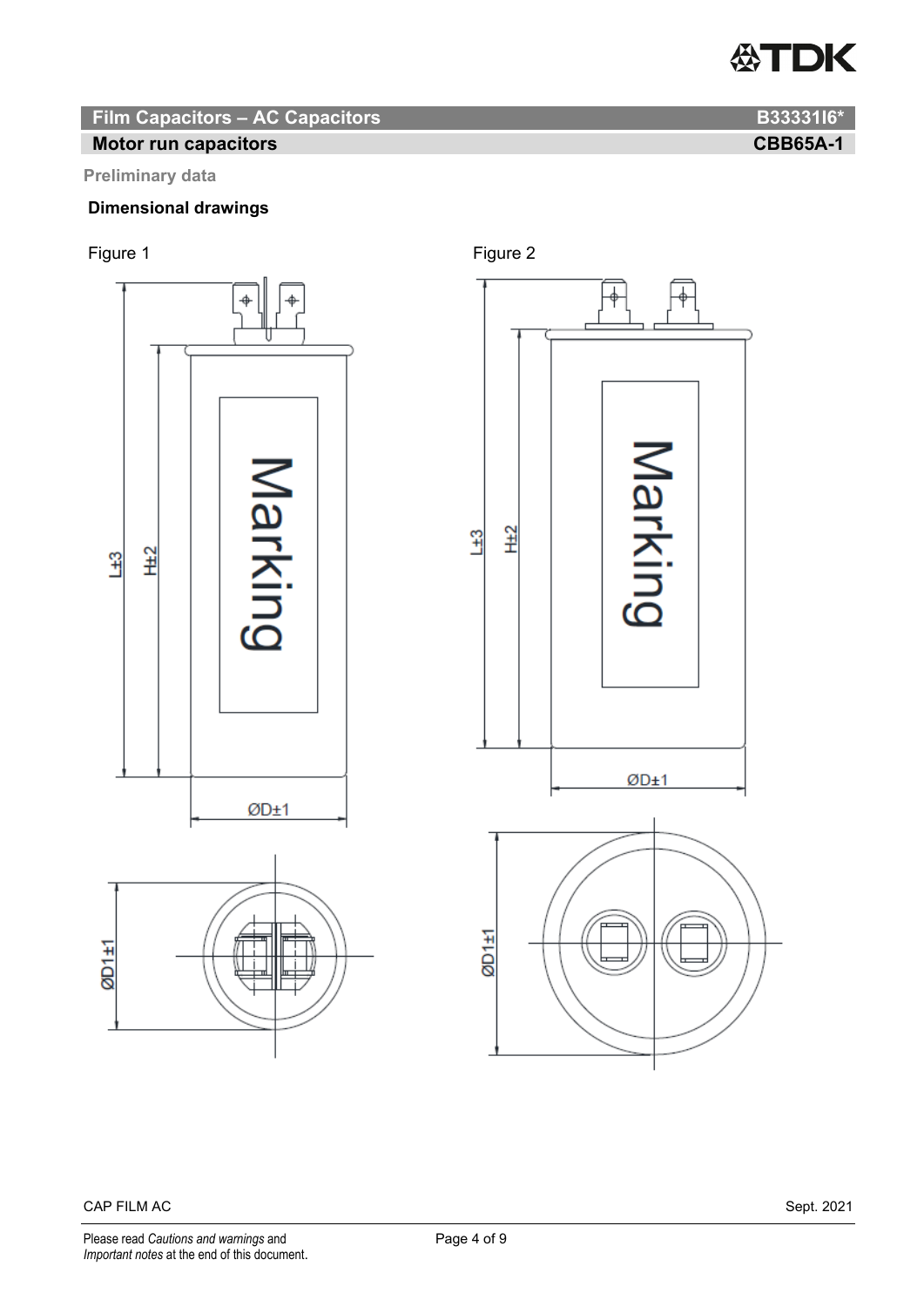

**Film Capacitors – AC Capacitors B33331I6\* B33331I6\*** 

#### **Motor run capacitors CBB65A-1 CBB65A-1**

**Preliminary data** 

#### **Marking information**



#### Nomenclature in the above marking information:

CBB65A-1 : Product family PO Number : Production order number B3333# : Series 40/85/21 : Lower temperature limit: -40°C : Upper temperature limit: 85°C : Damp heat test: 21 days S2: Safety class as per IEC60252-1 B: Life expectancy as per IEC60252-1 SH : Self Healing type MPP capacitor WW: Week code YY: Year code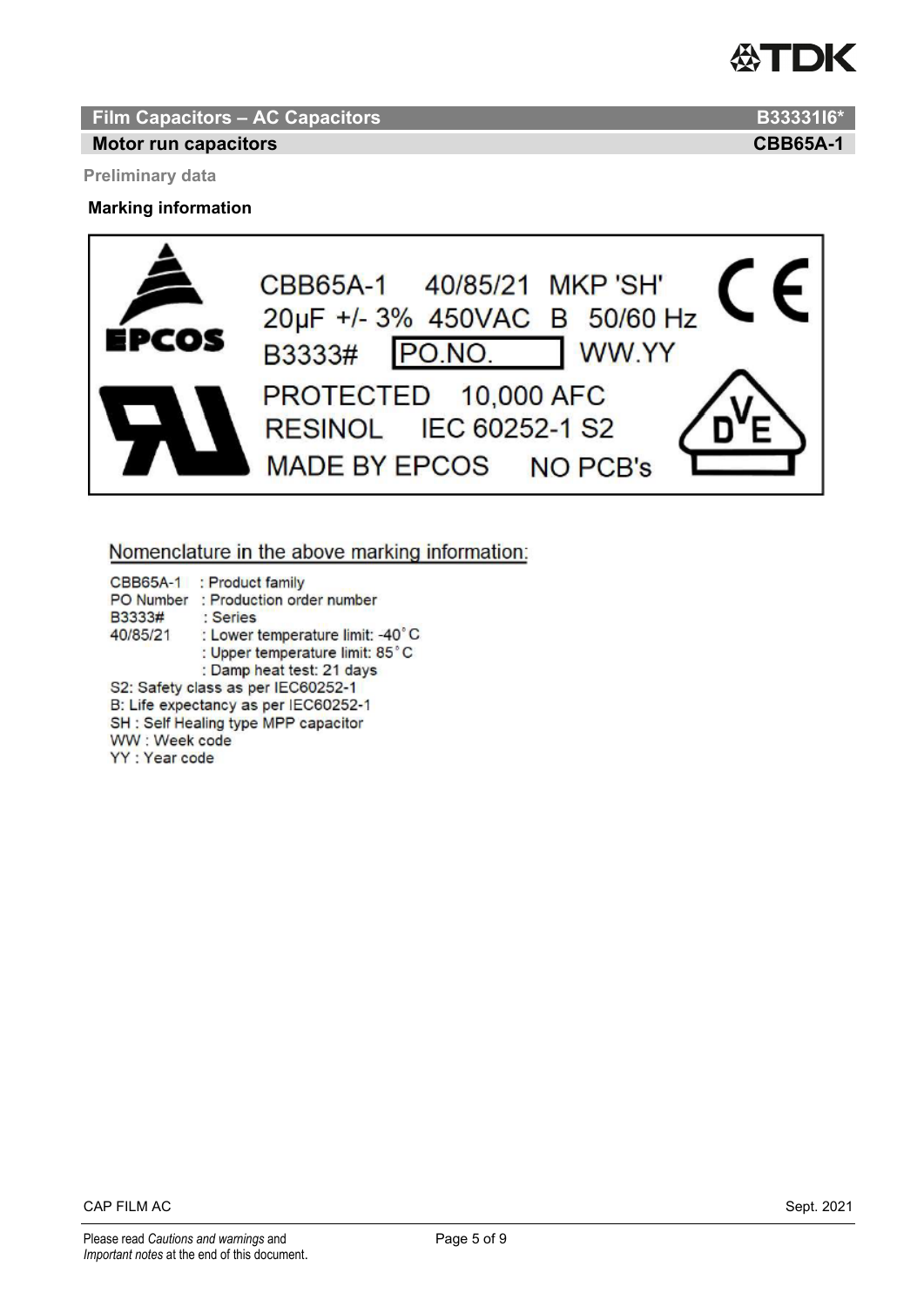# **公TDK**

### **Film Capacitors – AC Capacitors B33331I6\* B33331I6\***

### **Motor run capacitors CBB65A-1**

**Preliminary data** 

#### **Ordering code**

| $V_R$ | Capacitance    | Can<br>Ø<br>D | Can<br>Height<br>н | Can<br>Lenght | <b>Drawing</b><br>no. | <b>Ordering code</b> | Packing<br>unit | <b>Approvals</b> |
|-------|----------------|---------------|--------------------|---------------|-----------------------|----------------------|-----------------|------------------|
| V AC  | μF             | mm            | mm                 | mm            |                       |                      |                 |                  |
| 450   |                | 30            | 55                 | 73            | 1                     | B3333116105J0*X      | 100             | <b>VDE/UL</b>    |
|       | $\overline{2}$ | 30            | 55                 | 73            | 1                     | B3333116205J0*X      | 100             | <b>VDE/UL</b>    |
|       | 2.5            | 30            | 55                 | 73            | 1                     | B3333116255J0*X      | 100             | <b>VDE/UL</b>    |
|       | 3              | 30            | 55                 | 73            | 1                     | B3333116305J0*X      | 100             | <b>VDE/UL</b>    |
|       | 3.5            | 30            | 55                 | 73            | 1                     | B3333116355J0*X      | 100             | <b>VDE/UL</b>    |
|       | 4              | 30            | 55                 | 73            | 1                     | B3333116405J0*X      | 100             | <b>VDE/UL</b>    |
|       | 5              | 30            | 55                 | 73            | 1                     | B3333116505J0*X      | 100             | <b>VDE/UL</b>    |
|       | 7              | 30            | 55                 | 73            | 1                     | B3333116705J0*X      | 100             | <b>VDE/UL</b>    |
|       | 8.5            | 30            | 65                 | 83            | 1                     | B3333116855J0*X      | 100             | <b>VDE/UL</b>    |
|       | 10             | 30            | 65                 | 83            | 1                     | B3333116106J0*X      | 100             | <b>VDE/UL</b>    |
|       | 12             | 30            | 75                 | 93            | 1                     | B3333116126J0*X      | 100             | <b>VDE/UL</b>    |
|       | 15             | 30            | 85                 | 103           | 1                     | B3333116156J0*X      | 100             | <b>VDE/UL</b>    |
|       | 20             | 35            | 75                 | 88            | $\overline{2}$        | B3333116206J0*X      | 64              | <b>VDE/UL</b>    |

 $D1 = \emptyset D + 3mm$ 

**Composition of ordering code** 

B33331: 2+2 fast-on terminals B3333x: Other terminal configuration on request.

\* construction:

6 Aluminium Can Flat type

8 Aluminium Can with M8 bolt

X:

0 as per this dimension and properties 1-9 special dimension and properties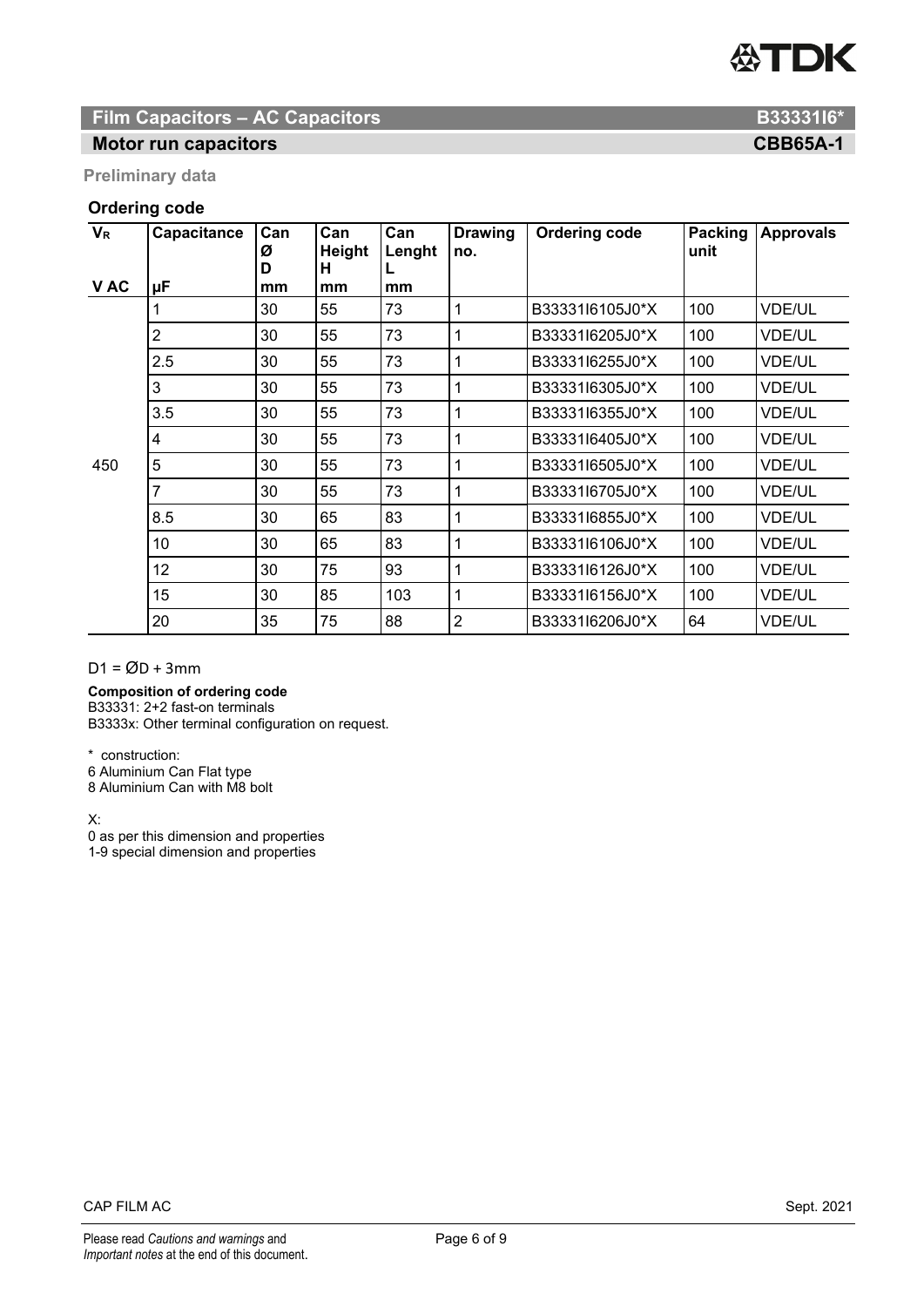

### **Film Capacitors – AC Capacitors B33331I6 B33331I6**

#### **Motor run capacitors CBB65A-1 CBB65A-1**

#### **Preliminary data**

#### **Packing box**



 $M = H(Copacitor height) + Terminal height + 10mm min.$ 



#### **Display of ordering codes for TDK Electronics products**

The ordering code for one and the same product can be represented differently in data sheets, data books, other publications, on the company website, or in order-related documents such as shipping notes, order confirmations and product labels. **The varying representations of the ordering codes are due to different processes employed and do not affect the specifications of the respective products**. Detailed information can be found on the Internet under www.tdk-electronics.tdk.com/orderingcodes.

#### **Cautions and warnings**

⚠Please read "Applications warning, installation and maintenance instructions" and the "General Safety Data Sheet for Power Capacitors" issued by ZVEI, which are available on the internet at www.tdkelectronics.tdk.com/ac\_capacitors, to ensure optimum performance and to prevent products from failing, and in worst case, bursting and fire. Information given in the data sheet reflects typical specifications. You are kindly requested to approve our product specifications or request our approval for our specification before ordering.

#### CAP FILM AC Sept. 2021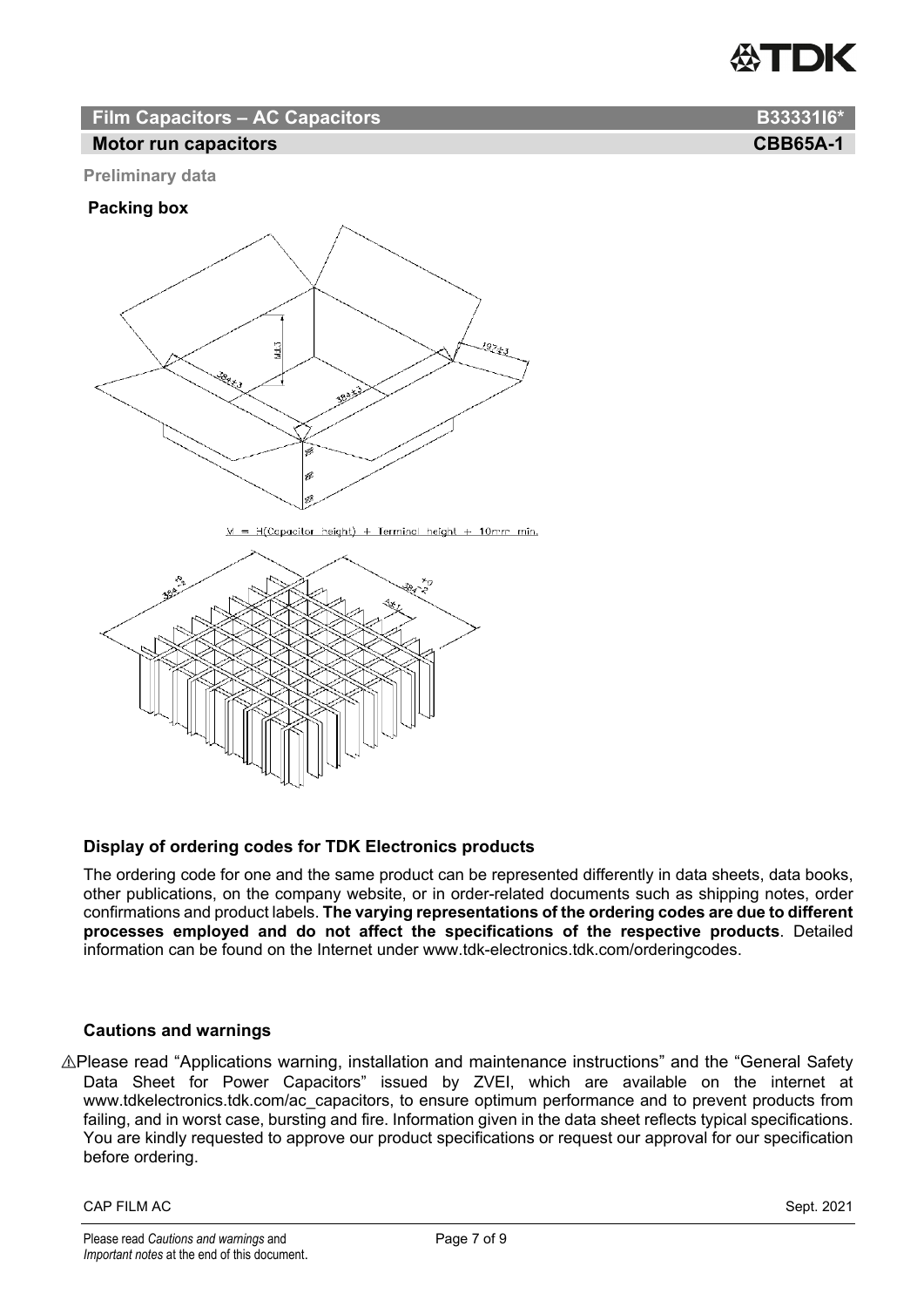The following applies to all products named in this publication:

- 1. Some parts of this publication contain **statements about the suitability of our products for certain areas of application**. These statements are based on our knowledge of typical requirements that are often placed on our products in the areas of application concerned. We nevertheless expressly point out **that such statements cannot be regarded as binding statements about the suitability of our products for a particular customer application.** As a rule we are either unfamiliar with individual customer applications or less familiar with them than the customers themselves. For these reasons, it is always ultimately incumbent on the customer to check and decide whether a product with the properties described in the product specification is suitable for use in a particular customer application.
- 2. We also point out that **in individual cases, a malfunction of electronic components or failure before the end of their usual service life cannot be completely ruled out in the current state of the art, even if they are operated as specified.** In customer applications requiring a very high level of operational safety and especially in customer applications in which the malfunction or failure of an electronic component could endanger human life or health (e.g. in accident prevention or lifesaving systems), it must therefore be ensured by means of suitable design of the customer application or other action taken by the customer (e.g. installation of protective circuitry or redundancy) that no injury or damage is sustained by third parties in the event of malfunction or failure of an electronic component.
- 3. **The warnings, cautions and product-specific notes must be observed.**
- 4. In order to satisfy certain technical requirements, **some of the products described in this publication may contain substances subject to restrictions in certain jurisdictions (e.g. because they are classed as hazardous)**. Useful information on this will be found in our Material Data Sheets on the Internet (www.tdk-electronics.tdk.com/material). Should you have any more detailed questions, please contact our sales offices.
- 5. We constantly strive to improve our products. Consequently, **the products described in this publication may change from time to time**. The same is true of the corresponding product specifications. Please check therefore to what extent product descriptions and specifications contained in this publication are still applicable before or when you place an order.

We also **reserve the right to discontinue production and delivery of products**. Consequently, we cannot guarantee that all products named in this publication will always be available. The aforementioned does not apply in the case of individual agreements deviating from the foregoing for customer-specific products.

- 6. Unless otherwise agreed in individual contracts, **all orders are subject to our General Terms and Conditions of Supply.**
- 7. **Our manufacturing sites serving the automotive business apply the IATF 16949 standard.** The IATF certifications confirm our compliance with requirements regarding the quality management system in the automotive industry. Referring to customer requirements and customer specific requirements ("CSR") TDK always has and will continue to have the policy of respecting individual agreements. Even if IATF 16949 may appear to support the acceptance of unilateral requirements, we hereby like to emphasize that **only requirements mutually agreed upon can and will be implemented in our Quality Management System.** For clarification purposes we like to point out that obligations from IATF 16949 shall only become legally binding if individually agreed upon.